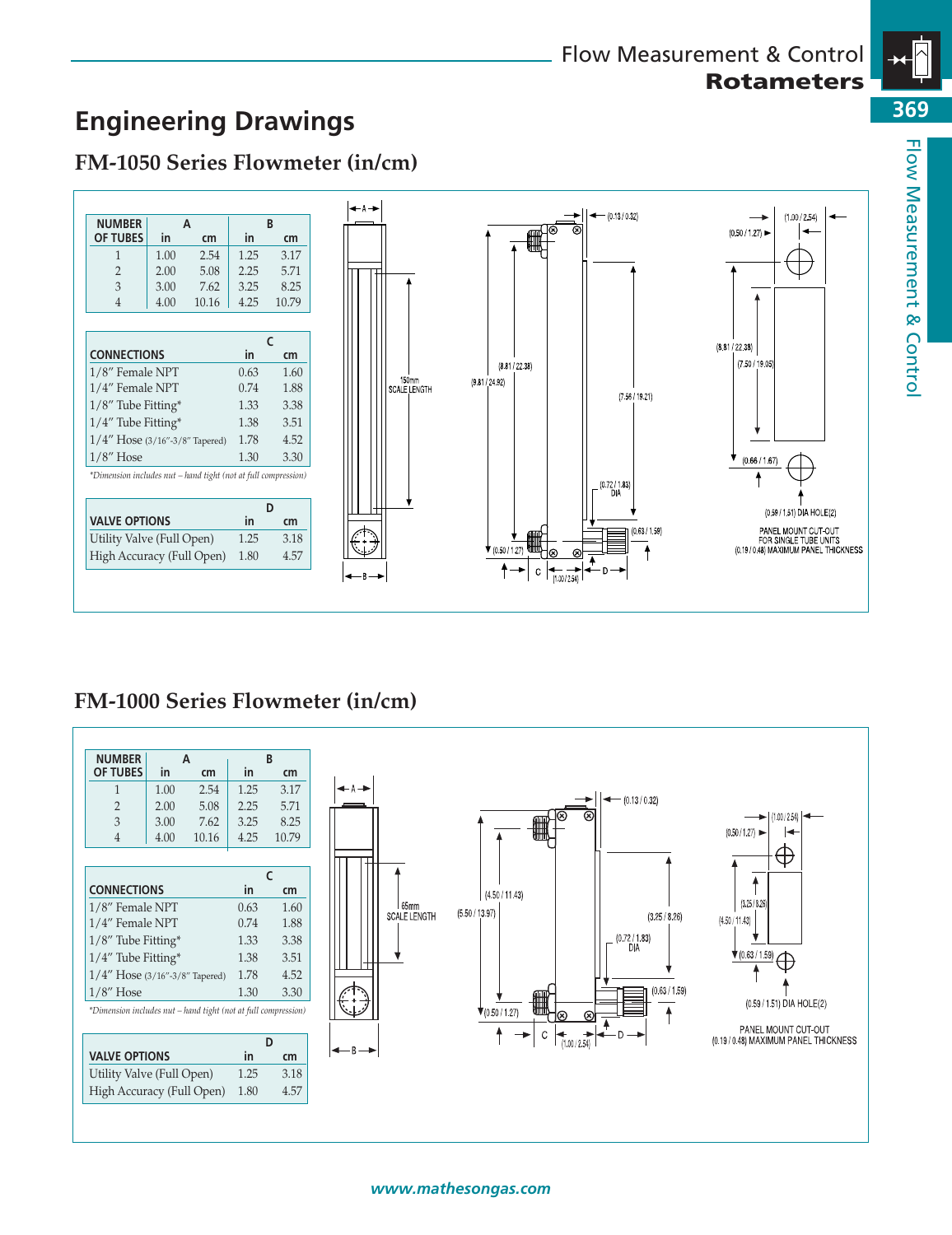

**370**

# Flow Measurement & Control **Rotameters**

# **Engineering Drawings** *(continued)*

## **FM-1100 Series and FM-1127 Series Flowmeter (in/cm)**